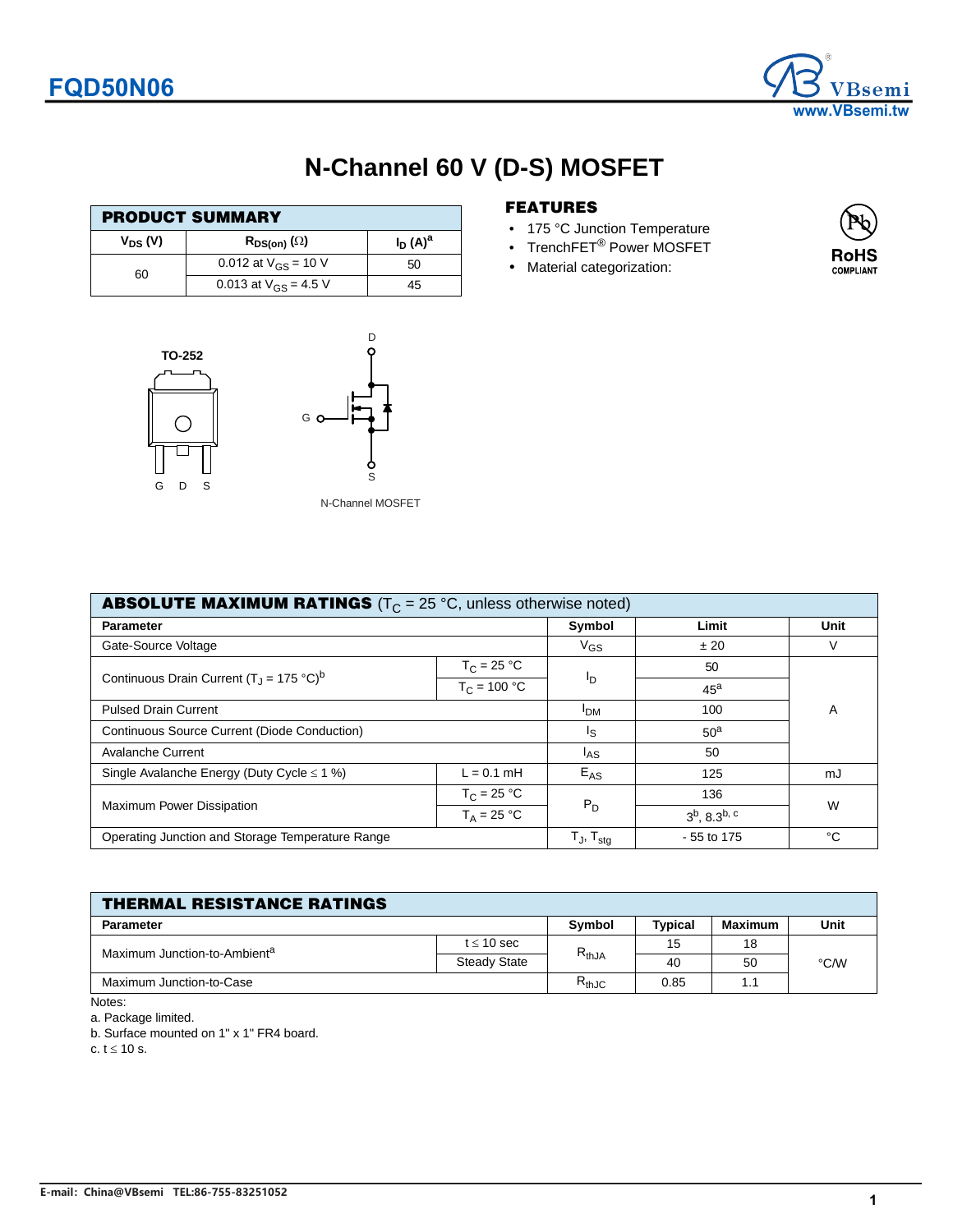| <b>SPECIFICATIONS</b> $(T_J = 25 \degree C$ , unless otherwise noted)           |                            |                                                                 |              |                   |       |        |  |
|---------------------------------------------------------------------------------|----------------------------|-----------------------------------------------------------------|--------------|-------------------|-------|--------|--|
| <b>Parameter</b>                                                                | Symbol                     | <b>Test Conditions</b>                                          | Min.         | Typ. <sup>a</sup> | Max.  | Unit   |  |
| <b>Static</b>                                                                   |                            |                                                                 |              |                   |       |        |  |
| Drain-Source Breakdown Voltage                                                  | $V_{DS}$                   | $V_{GS} = 0$ V, $I_D = 250$ µA                                  | 60           |                   |       | $\vee$ |  |
| Gate Threshold Voltage                                                          | $V_{GS(th)}$               | $V_{DS} = V_{GS}$ , $I_D = 250 \mu A$                           | $\mathbf{1}$ | 2                 | 3     |        |  |
| Gate-Body Leakage                                                               | <b>I</b> GSS               | $V_{DS} = 0$ V, $V_{GS} = \pm 20$ V                             |              |                   | ±100  | nA     |  |
|                                                                                 |                            | $\overline{V_{DS}}$ = 60 V, $V_{GS}$ = 0 V                      |              |                   | 1     | μA     |  |
| Zero Gate Voltage Drain Current                                                 | $I_{DSS}$                  | $V_{DS}$ = 60 V, $V_{GS}$ = 0 V, T <sub>J</sub> = 125 °C        |              |                   | 50    |        |  |
|                                                                                 |                            | $V_{DS}$ = 60 V, V <sub>GS</sub> = 0 V, T <sub>J</sub> = 175 °C |              |                   | 250   |        |  |
| On-State Drain Current <sup>b</sup>                                             | $I_{D(0n)}$                | $V_{DS} = 5 V$ , $V_{GS} = 10 V$                                | 60           |                   |       | A      |  |
|                                                                                 |                            | $V_{GS}$ = 10 V, $I_D$ = 20 A                                   |              | 0.010             | 0.012 | Ω      |  |
|                                                                                 |                            | $V_{GS}$ = 10 V, $I_D$ = 20 A, T <sub>J</sub> = 125 °C          |              |                   | 0.016 |        |  |
| Drain-Source On-State Resistance <sup>b</sup>                                   | $R_{DS(on)}$               | $V_{GS}$ = 10 V, I <sub>D</sub> = 20 A, T <sub>J</sub> = 175 °C |              |                   | 0.020 |        |  |
|                                                                                 |                            | $V_{GS}$ = 4.5 V, $I_D$ = 15 A                                  |              |                   | 0.013 |        |  |
| Forward Transconductance <sup>b</sup>                                           | $g_{fs}$                   | $V_{DS}$ = 15 V, $I_D$ = 20 A                                   |              | 60                |       | S      |  |
| <b>Dynamic</b>                                                                  |                            |                                                                 |              |                   |       |        |  |
| Input Capacitance                                                               | $C_{iss}$                  |                                                                 |              | 2650              |       | pF     |  |
| <b>Output Capacitance</b>                                                       | $C_{\text{oss}}$           | $V_{GS} = 0$ V, $V_{DS} = 25$ V, f = 1 MHz                      |              | 470               |       |        |  |
| Reverse Transfer Capacitance                                                    | C <sub>rss</sub>           |                                                                 |              | 225               |       |        |  |
| Total Gate Charge <sup>c</sup>                                                  | $Q_g$                      |                                                                 |              | 47                | 70    | nС     |  |
| Gate-Source Charge <sup>c</sup>                                                 | $\mathsf{Q}_{\mathsf{gs}}$ | $V_{DS}$ = 30 V, $V_{GS}$ = 10 V, $I_D$ = 50 A                  |              | 10                |       |        |  |
| Gate-Drain Charge <sup>c</sup>                                                  | $Q_{qd}$                   |                                                                 |              | 12                |       |        |  |
| Turn-On Delay Time <sup>c</sup>                                                 | $t_{d(on)}$                |                                                                 |              | 10                | 20    | ns     |  |
| Rise Time <sup>c</sup>                                                          | $t_{r}$                    | $V_{DD}$ = 30 V, R <sub>1</sub> = 0.6 $\Omega$                  |              | 15                | 25    |        |  |
| Turn-Off Delay Time <sup>c</sup>                                                | $t_{d(off)}$               | $I_D \cong 50$ A, $V_{GEN} = 10$ V, $R_q = 2.5$ $\Omega$        |              | 35                | 50    |        |  |
| Fall Time <sup>c</sup>                                                          | $t_{f}$                    |                                                                 |              | 20                | 30    |        |  |
| Source-Drain Diode Ratings and Characteristics ( $T_C = 25 \text{ }^{\circ}C$ ) |                            |                                                                 |              |                   |       |        |  |
| <b>Pulsed Current</b>                                                           | $I_{SM}$                   |                                                                 |              |                   | 60    | Α      |  |
| Diode Forward Voltage                                                           | $\rm V_{SD}$               | $I_F = 20 A$ , $V_{GS} = 0 V$                                   |              | $\mathbf{1}$      | 1.5   | $\vee$ |  |
| <b>Reverse Recovery Time</b>                                                    | $t_{rr}$                   | $I_F = 20$ A, di/dt = 100 A/µs                                  |              | 45                | 100   | ns     |  |
|                                                                                 |                            |                                                                 |              |                   |       |        |  |

Notes:

a. For design aid only; not subject to production testing.

b. Pulse test; pulse width  $\leq 300$  µs, duty cycle  $\leq 2$  %.

c. Independent of operating temperature.

*Stresses beyond those listed under "Absolute Maximum Ratings" may cause permanent damage to the device. These are stress ratings only, and functional operation of the device at these or any other conditions beyond those indicated in the operational sections of the specifications is not implied. Exposure to absolute maximum rating conditions for extended periods may affect device reliability.*

**www.VBsemi.tw**

emi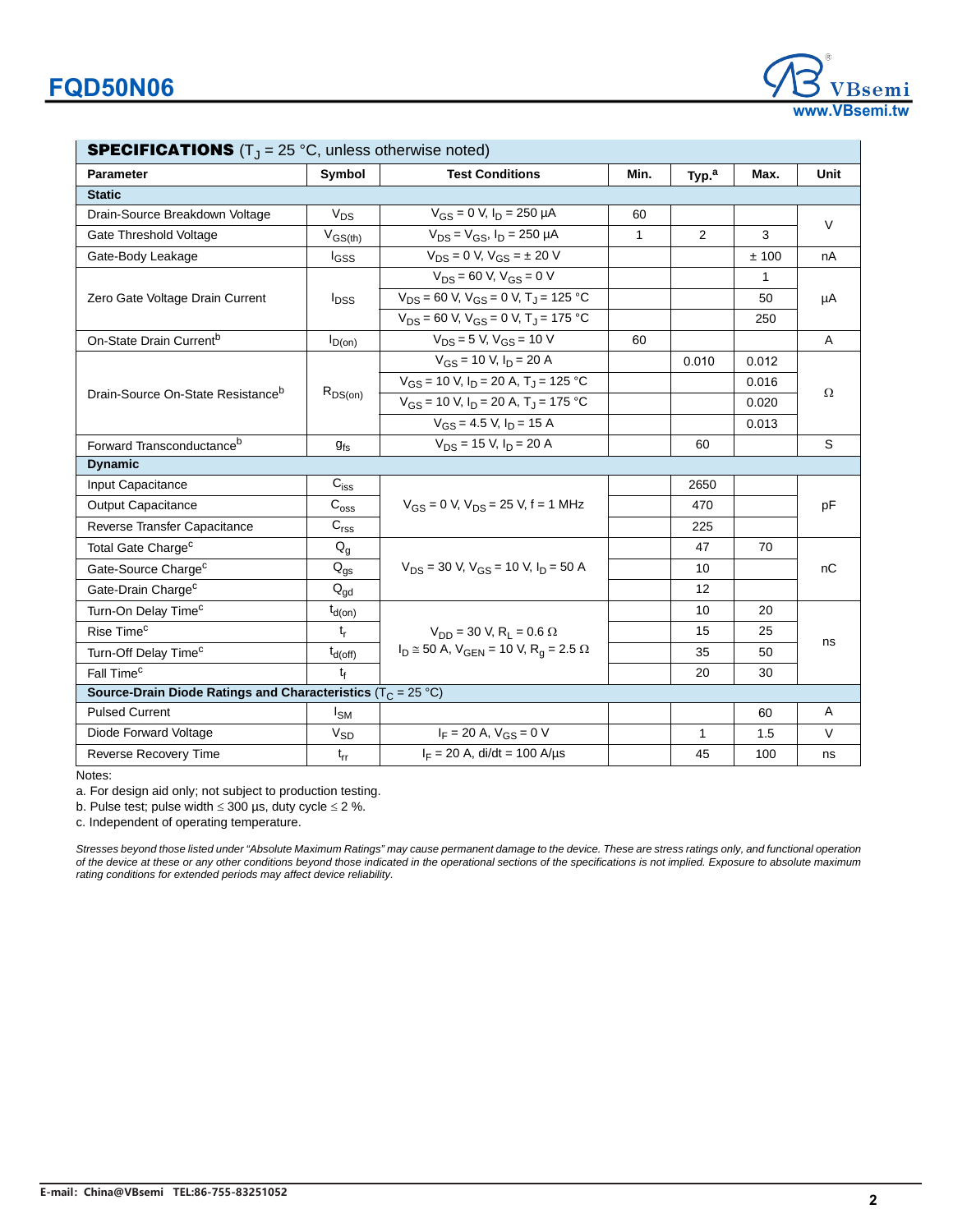

### **TYPICAL CHARACTERISTICS** (25 °C unless noted)



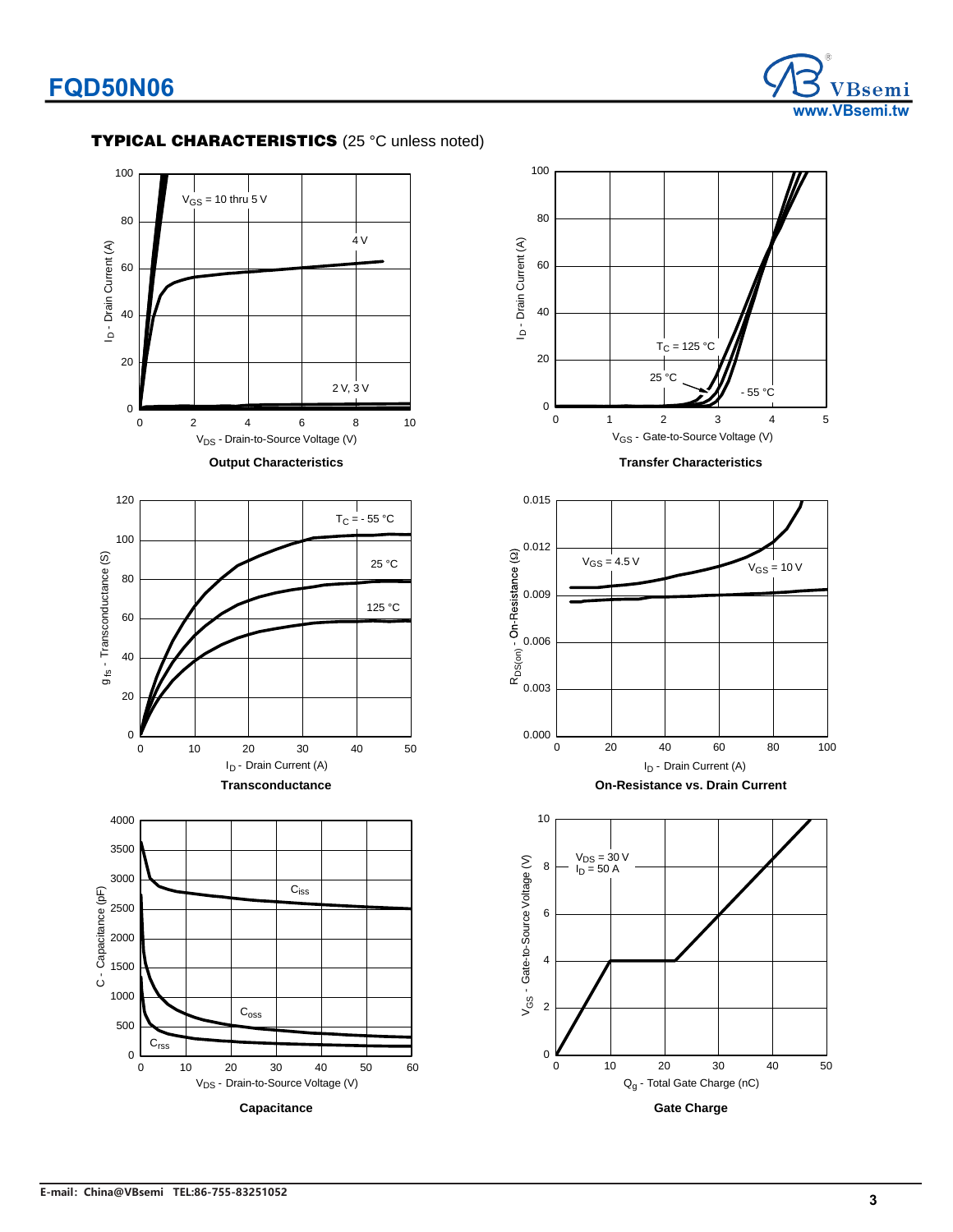

### **TYPICAL CHARACTERISTICS** (25 °C unless noted)



**On-Resistance vs. Junction Temperature**

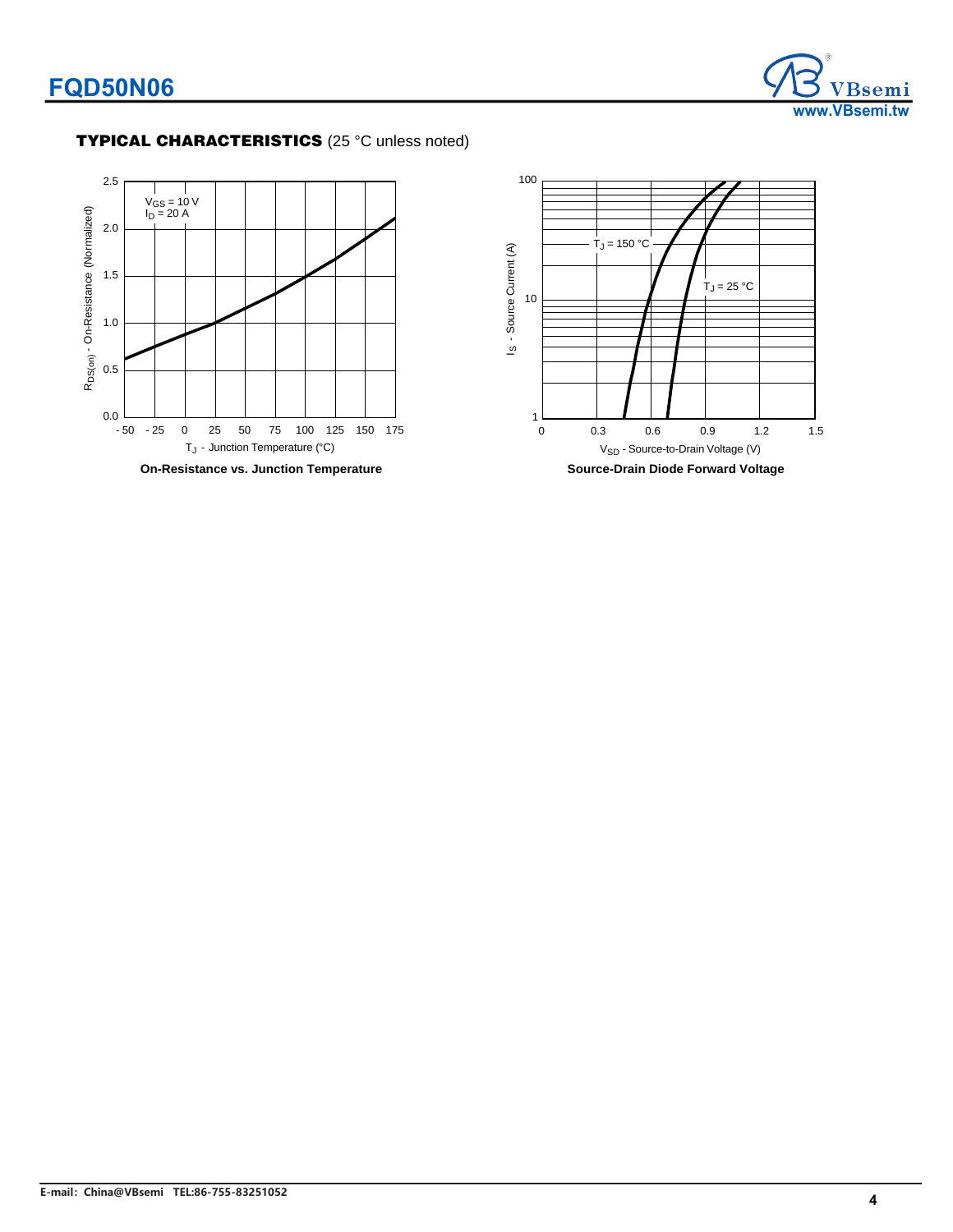### **FQD50N06**



#### **THERMAL RATINGS**



**Normalized Thermal Transient Impedance, Junction-to-Case**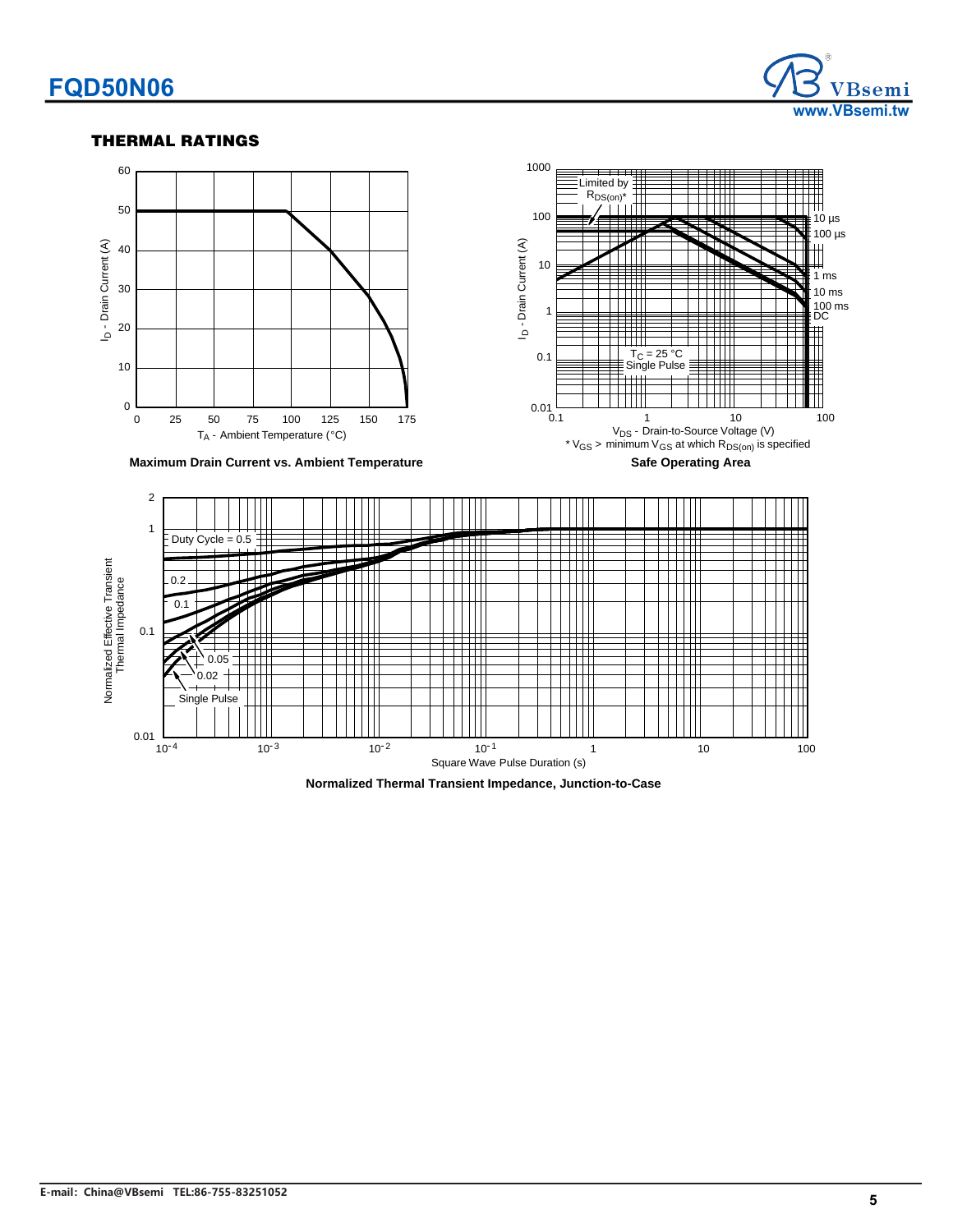

## TO-252AA CASE OUTLINE





|                                              |      | <b>MILLIMETERS</b> | <b>INCHES</b>  |       |  |
|----------------------------------------------|------|--------------------|----------------|-------|--|
| DIM.                                         | MIN. | MAX.               | MIN.           | MAX.  |  |
| A                                            | 2.18 | 2.38               | 0.086          | 0.094 |  |
| A1                                           |      | 0.127              |                | 0.005 |  |
| b                                            | 0.64 | 0.88               | 0.025          | 0.035 |  |
| b <sub>2</sub>                               | 0.76 | 1.14               | 0.030          | 0.045 |  |
| b <sub>3</sub>                               | 4.95 | 5.46               | 0.195          | 0.215 |  |
| С                                            | 0.46 | 0.61               | 0.018          | 0.024 |  |
| C <sub>2</sub>                               | 0.46 | 0.89               | 0.018          | 0.035 |  |
| D                                            | 5.97 | 6.22               | 0.235          | 0.245 |  |
| D <sub>1</sub>                               | 5.21 |                    | 0.205          |       |  |
| E                                            | 6.35 | 6.73               | 0.250          | 0.265 |  |
| E1                                           | 4.32 |                    | 0.170          |       |  |
| н                                            | 9.40 | 10.41              | 0.370          | 0.410 |  |
| e                                            |      | 2.28 BSC           | 0.090 BSC      |       |  |
| e1                                           |      | 4.56 BSC           | 0.180 BSC      |       |  |
| L                                            | 1.40 | 1.78               | 0.055          | 0.070 |  |
| L <sub>3</sub>                               | 0.89 | 1.27               | 0.035          | 0.050 |  |
| L4                                           | ÷,   | 1.02               | $\overline{a}$ | 0.040 |  |
| L <sub>5</sub>                               | 1.14 | 1.52               | 0.045          | 0.060 |  |
| ECN: X12-0247-Rev. M, 24-Dec-12<br>DWG: 5347 |      |                    |                |       |  |

#### Note

• Dimension L3 is for reference only.